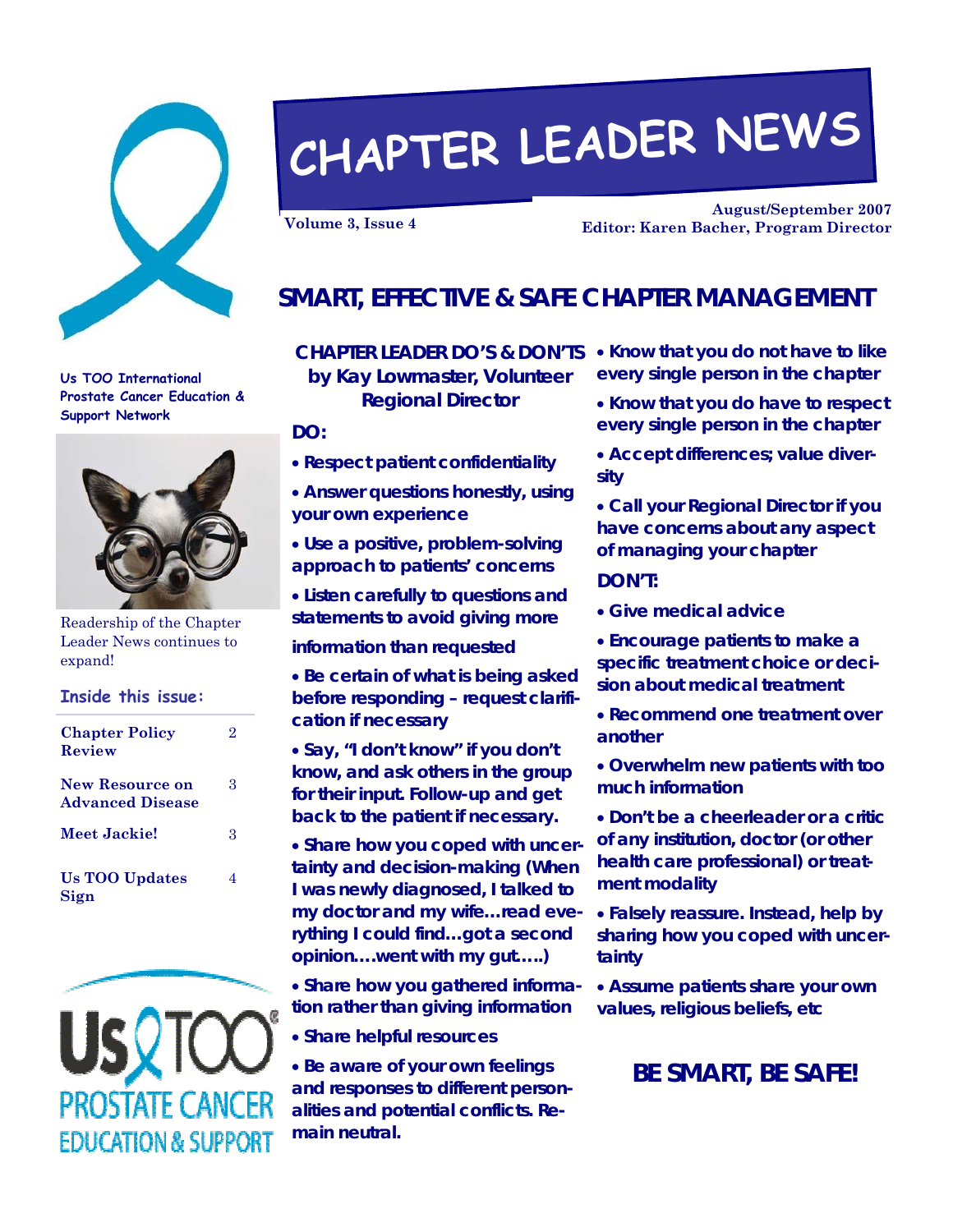## **HAVE YOU REVIEWED YOUR CHAPTER LEADER MANUAL LATELY?**

Please be sure to review your Chapter Leader Manual with your chapter leaders and steering committees regularly to make sure your chapter is following the standards and guidelines set forth by the Board of Directors. These guidelines exist to ensure that our chapter meetings are both safe and effective. Over the last few months we have noticed a small number of chapters have been struggling to comply with some guidelines and policies. We would like to remind all chapters about a few key issues.

- 1. Never give medical advice! Chapters are to communicate unbiased and reliable information that enables informed choices regarding treatment of prostate cancer. *Never promote, sell or endorse any treatment, nor supplement at a chapter meeting.* Remain neutral in your presentation of material. Chapter leaders are to facilitate peer to peer support. Watch what hat you wear at your meetings. You are not a health care professional when you are leading a chapter meeting, you are a peer survivor providing support. Also, avoid "doctor bashing" at meetings. Peers may share their personal experiences, but may not disparage or slander any health care professional, clinic or practice. These guidelines are in place to protect you and your chapter from potential litigation as well as to ensure the safety of all members.
- 2. Be sure your chapter is using the PROPER Us TOO LOGO on all materials. Do NOT use the "old" logo with the exclamation point! You can obtain various electronic versions of the official logo by contacting Jackie@ustoo.org or Karen@ustoo.org.
- 3. Please review the Chapter Standards section of your Chapter Leader Manual, they are listed on pages 5 and 6. If you have any questions, feel free to contact Karen.
- 4. Copies of the Chapter Leader Manual can be downloaded from the Us TOO website. Simply click on Chapter Leader Resources and the link for the manual can be found in the far right column (this is the same screen that asks for your password, you do not need to enter a password to download the manual.)



**Left:** This is an example of the Official Us TOO Logo and is the ONLY version of the logo that should appear on chapter materials, handouts, business cards, flyers, announcements etc. The "old" logo with the exclamation point "Us TOO!" is no longer to be used. Also note that the "s" is lower case and all other letters should be upper case.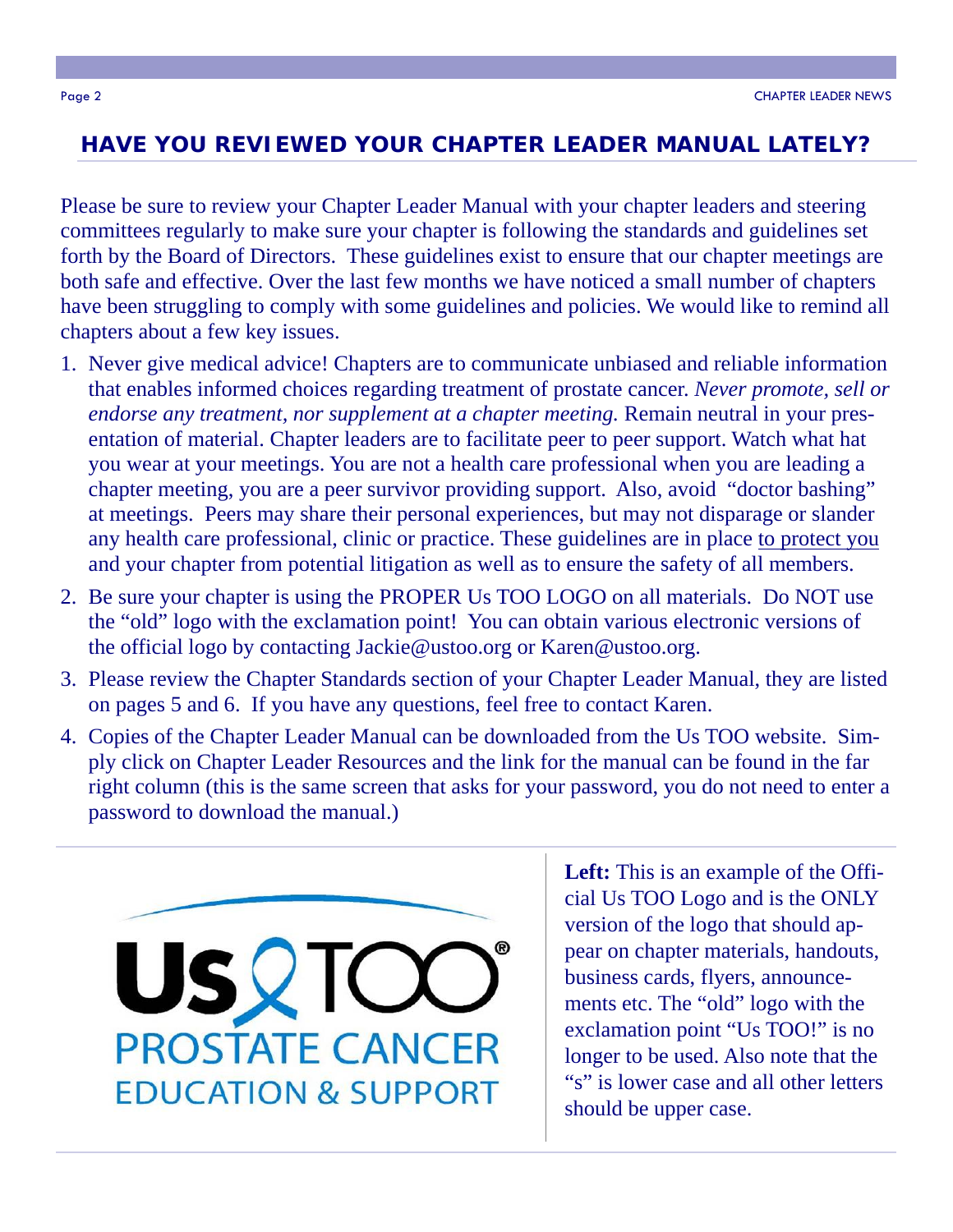# **Who is that friendly lady on the phone? It's Jackie Konieczka!**

We would like to take a moment to acknowledge our staff member, Jackie! She is the voice of our Us TOO Helpline as well as the person who oversees the distribution of the monthly Hotsheets and all chapter supplies. Jackie recently became a grandmother for the third time around. Grandchildren Katelynn, Cole and Danielle keep the sparkle in her eyes and her furry canine children, Zoey, Harley and Dolly keep a smile on her face! Need supplies for your health fair or awareness event? Contact Jackie at Jackie@ustoo.org or by calling 630/795-1002.



### **A NEW RESOURCE NOW AVAILABLE**

#### **The Prostate Cancer Playbook for recurrence, rising PSA and advanced disease**

Sadly, far too many men try to tackle prostate cancer alone. We know that patients and survivors who are successful have these things in common: a "can-do" active involvement in their care, a regular, ongoing relationship with their physician and a supportive network of family and friends.

The support of loved ones and friends is at the core of Us TOO International's chapter support group network and at the core of a new resource now available. The Us TOO Prostate Cancer Playbook is an excellent new tool for those facing recurrent prostate cancer, a rising PSA, and advanced disease. The title refers to a sports team's powerful tool, a booklet or play book of options for creating winning results. The Us TOO Prostate Cancer Playbook is designed with the team approach to care in mind, focusing on working with: your home team, including conversation starters for you and your loved one, your medical "dream team" for forming a plan, and your tactical team, including local and national resources for assisting with the logistical aspects of prostate cancer, such as support services, assistance with health insurance questions, employment issues and home care.

It is packed with terrific information, yet easy-to-use and read, always sensitive to the oftenoverwhelming experience of prostate cancer. This tool makes an excellent companion piece to last year's information-dense, *"What Now?"* booklet.

While the Prostate Cancer Playbook speaks directly to the patient, it is a valuable resource for the entire family and will educate and empower you and your loved ones to: become more effective and confident in your decision making, better cope with the continuing impact of cancer on your lives, provide strength to one another, and discover new meaning in life as you deal with this disease. In addition the Prostate Cancer Playbook includes: diagnostic and treatment information and easy-to-use worksheets with vital questions for your doctors. Practical and insightful, this new tool is designed to go with you to doctor visits and be an active tool for use at home.

The Prostate Cancer Playbook is available online at www.ustoo.org or in printed format by calling Us TOO International at 1-800-808-7866.